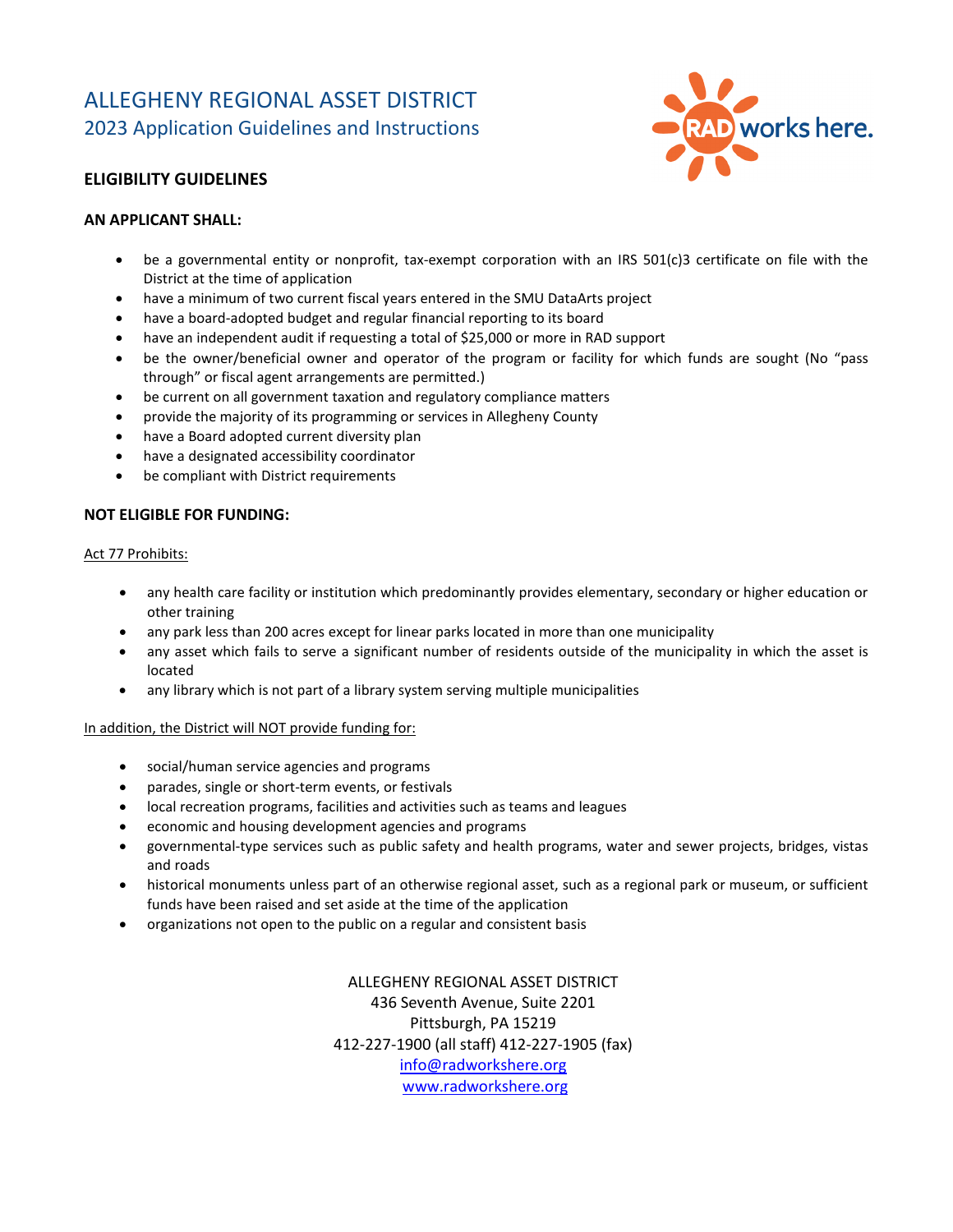# **ABOUT RAD**

Act 77 of 1993 charged the Allegheny Regional Asset District (RAD) Board with distributing via grants half of the proceeds from the 1% county sales tax to regional assets in the areas of regional parks, libraries, arts and culture, sports facilities, and other areas determined by the Board.

RAD is governed by a seven-member board; the Allegheny County Chief Executive appoints four members and the Mayor of Pittsburgh appoints two. The six appointed members elect a seventh member. Six of the seven members must authorize each grant. The Board sets the goals of the District, evaluates the progress towards the goals and makes the final decisions on the use of the funds.

# **APPLICATION PROCESS**

The application is an online document. To work on an application you must have a user name and password. New representatives can obtain user name and password through the registration process, which is also online.

The application is in two parts:

- Part 1 is a series of folders/tabs that contains requests for information in Q&A, narrative, and data entry formats.
- Part 2 is a series of "Tasks." The system allows you to upload information to RAD.

The Tasks include attaching a current SMU DataArts report. SMU DataArts collects standardized financial and organizational information from organizations. Access to this separate, online system is explained in the instructions on Page 10.

 **You must electronically sign the application before it can be accepted by RAD.** Receipt by RAD will be confirmed with a date of receipt on the home page of your application.

This information is also available online at:<https://www.radworkshere.org/pages/applications-and-eligibility>

**First-time applicants and applicants that have not been funded in the past three years must meet with RAD staff** prior to filing an application to discuss eligibility and requirements. Please contact the RAD office to schedule an appointment 412-227-1900 o[r info@radworkshere.org.](mailto:info@radworkshere.org)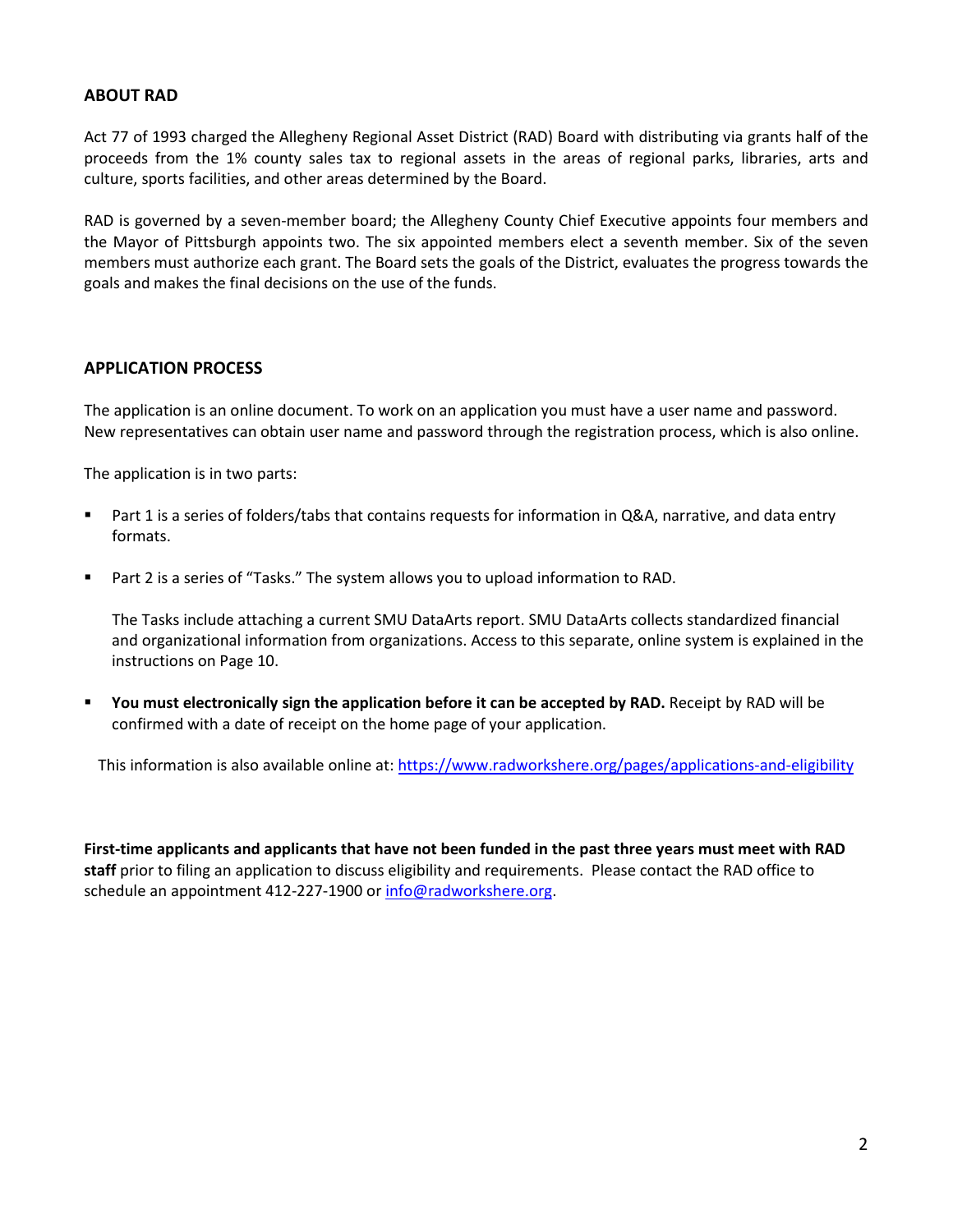# **FILING DEADLINES/AWARD DATES**

- Applications must be "electronically signed" and submitted by **July 11, 2022 at 4:30pm EDT.**
- The District will notify the applicant contact regarding the scheduling of public review sessions to be held in late August/early September at which time a representative can present the request to members of the District Board.
- The District will release a preliminary budget on or about September 30 and adopt a final budget on or about December 1. Grant agreements are then sent out in early January and contain a cash flow schedule.

#### **GENERAL INFORMATION**

#### **District Goals**

The goal of the District's grant program is to preserve, to improve and to develop a diverse group of wellmanaged and financially sound regional assets, including libraries, regional parks, civic and cultural facilities and programs, and regional sports facilities, and to ensure that the activities of the assets are widely available to the public.

Applicants will be evaluated in four areas:

- *Governance*, including: an active and involved board, realistic measurable goals; progress toward meeting the goals, regular strategic planning, accurate and timely financial reporting; realistic projections, operating within means, diversification of revenue, utilization of cash flow monitoring and ability to deal with financial stress (e.g., available cash reserves, low debt); efforts to reduce administrative and overhead costs through cost sharing initiatives.
- *Programming*, including: scheduled, quality programming, outreach, audience development and community impact.
- *Diversity*, including: efforts to encourage and to sustain board, staff and programming diversity through implementation of diversity plans.
- *Accessibility and Inclusion*, including: efforts to accommodate and to increase participation by people with physical and cognitive disabilities.

#### **Funding Categories**

Applications will be accepted for 2023 general operating and capital support.

#### **Reporting Requirements**

• Information submitted to the District is a matter of public record and is available for public examination on request.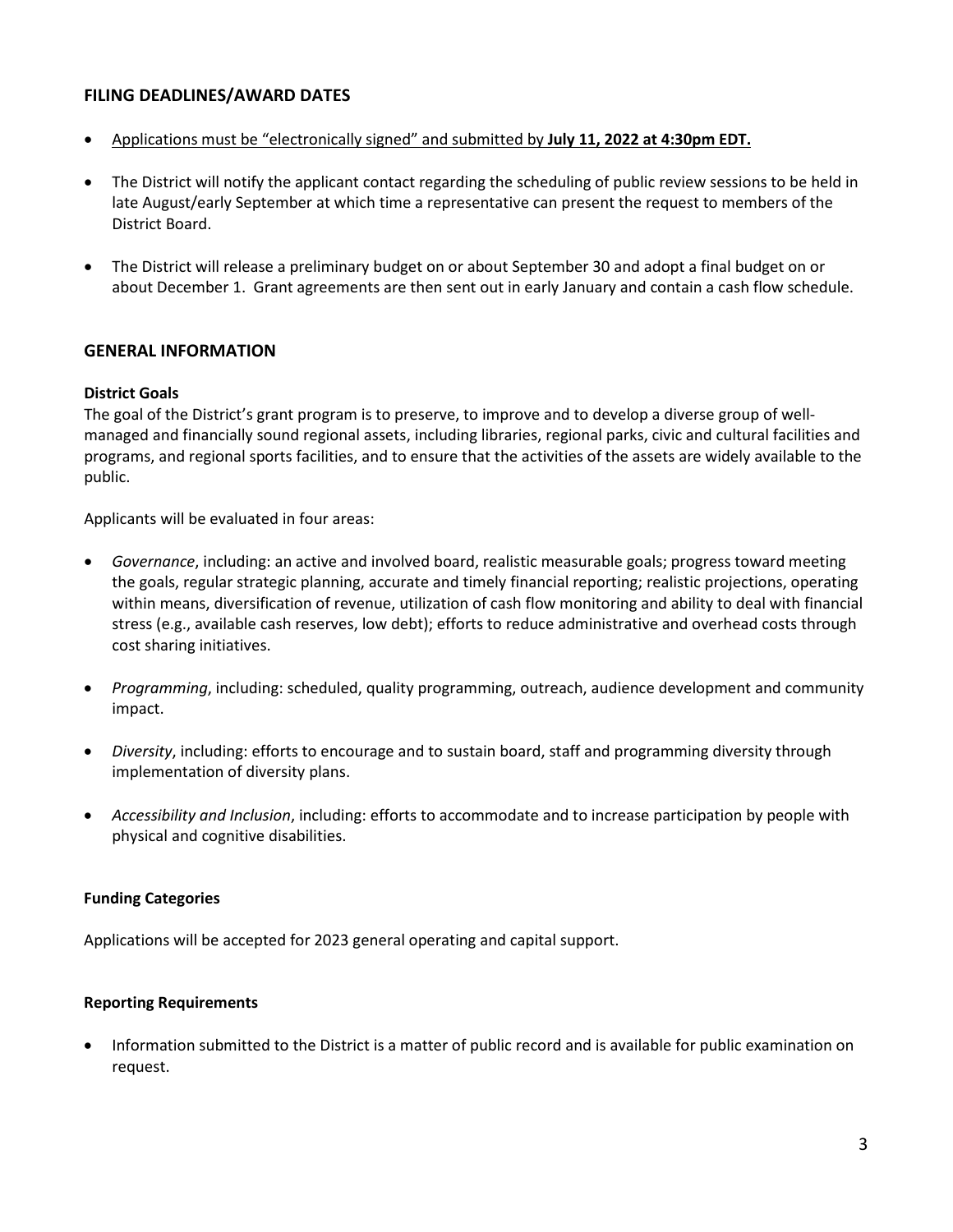• Successful applicants will be required to enter into an agreement setting forth the terms and conditions of the grant. Grantees must be in and remain in compliance with all governmental requirements including tax filings. Assets must submit reports as requested and will be subject to audit and/or procedural reviews by the District staff or representatives. Grantees are required to maintain records concerning the grant for a period of two years after the completion of the grant year.

### **General Instructions**

The District accepts one annual operating grant application.

- 1. Although there is some budget information requested in Part 1, most of the financial and other statistical data is gathered from the SMU Data Arts system which is outlined in Part 2.
- 2. Applicants requesting a total of \$25,000 or more must submit independently **audited** financial statements signed by a CPA from the last completed fiscal year and available within nine months of the end of that year. This should include the auditor's financial opinion and management letters, the financial statements and the notes to the financial statements. In Part 2, "Tasks," please upload your most recent (FY 2021) audit here even if it has been previously sent to the District. If FY 2021 audit is not available, provide year-end financial statements.
- 3. Applicants requesting less than \$25,000 must submit a copy of their most recent IRS 990 report along with the most recent FY21 year-end financial statements including a Statement of Activities and Statement of Financial Position (Balance Sheet), certified by a board/executive officer that was used to complete the information you provided in the SMU Data Arts section. Please upload the information in Part 2, "Tasks" even if it has been previously provided to the District.
- 4. Applicants must have a Board adopted diversity plan. In Part 2, "Tasks," upload your most recent plan even if it is on file with the District.
- 5. Once you have completed and signed your application you do not need to mail it. Staff will contact you if something else is required.
- 6. The system has validation features that will not allow you to sign and submit the application until required questions are answered. Error messages will appear and you will need to clear all of these messages before signing.
- 7. **Follow instructions about saving work carefully. DO NOT CLOSE THE SYSTEM WITHOUT SAVING YOUR WORK OR IT WILL BE LOST. If you want to keep the ability to make changes, save your work in one of the draft options until you have completed editing.**
- 8. Once you have signed and submitted the application you will see a confirmation on the **Home page**.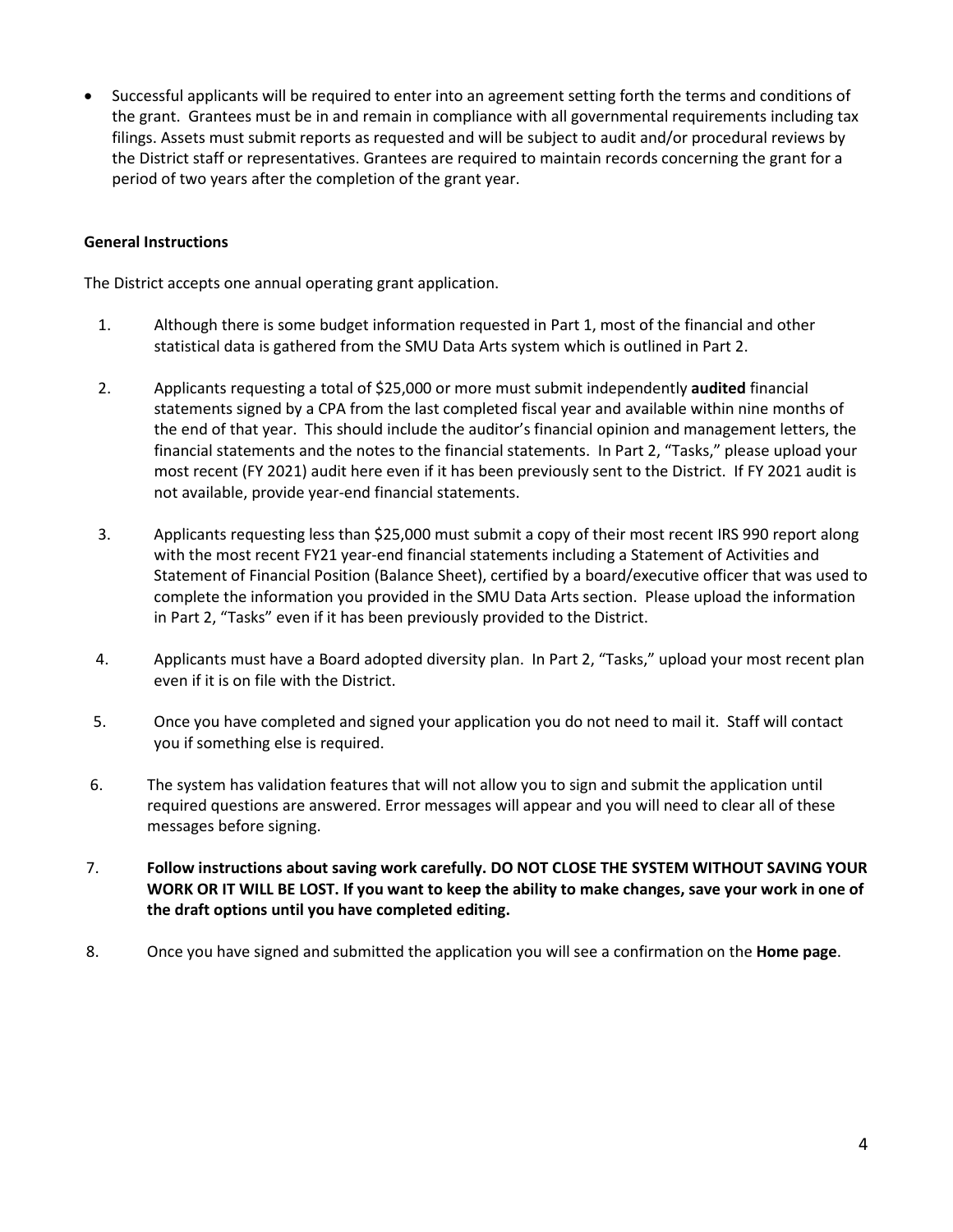# **DETAILED INSTRUCTIONS**

### **Registration**

In order to use RAD's online system you must have a username and password that is linked to your *current*  organization. If you moved from the staff of one asset to another you must request new credentials linked to the new organization.

**Only one username and password can be assigned to an organization. For this reason, new staff assigned to complete the RAD application should register for their own credentials rather than use another staff person's. RAD will delete the other staff person's credentials when the new one is assigned.** 

If you need to create a new registration, you must have your organization's Tax ID number and make sure that RAD has a copy of your organization's IRS 501(c)3 designation letter. This letter is already on file for all previous applicants. Otherwise, it can be sent via email. You will also be asked for a brief summary of what your organization does.

Everything begins at the Sign In page:

# *<http://ims.radworkshere.org/assets/login.aspx>*

Here you will either

- Login using your activated username and password.
- Begin a new registration.

New registrants must work through the registration process by clicking **[Go to the next step]** after each page is complete. At the end you will select a password that is at least six characters in length. Click **[Submit User Account Request].**

RAD will review the data, make sure what you do is eligible and verify that the  $501(c)3$  letter is on file. Within two business days you will receive an email assigning your user name and confirming your password.

# *Starting an Application*

Enter your activated user name/password at the **Sign In Page**. You will be taken to the **Home Page**.

Click on **[Start a New Application].** A page will come up with some brief instructions and a  $\sqrt{\ }$  in the 2023 application box. Click **[Start this application]** and you will be taken back to the **Home Page** where your new application will be listed under the **Status Bar** in the middle of the screen.

**Please note the symbols <b>explained on the Home Page that will help you understand what needs to be done.**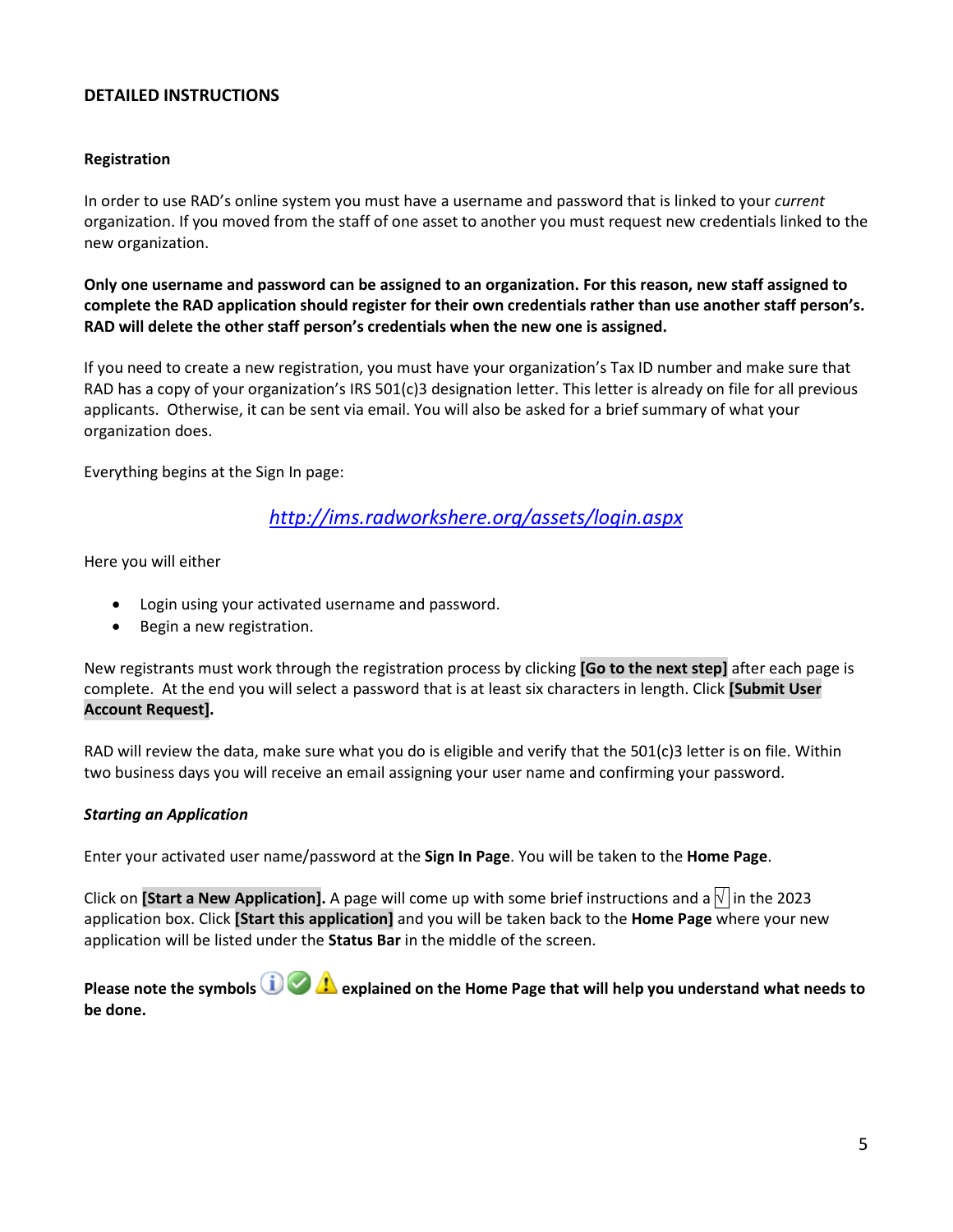# **PART 1**

Once you click on "Work on application forms," you will be taken to a series of folder/tabs that make up Part 1. The first tab is an introduction and does not require any responses. Click on each tab after the Introduction tab and insert the information requested.

Where narrative response boxes appear, you may cut and paste plain text documents (not tables or pictures) from other files. Respond to the questions directly and as briefly as possible.

While you can work on the tabs in any order, it is recommended that you click **[Save this application]** as you complete each folder/tab. You will be given a choice to continue editing or return to Home Page and work on other items and/or log out. A third choice indicating you are finished will lock in responses to Part 1 and prevent further editing. *It should be selected only when you have completed all of Part 1.*

Here is what you will find on each folder/tab after the Introduction tab:

# *√ Tab - Contact Information*

Insert current contact information along with the amount of your request.

# *√ Tab - Organizational Assessment*

Answer the series of questions yes/no and provide any explanation needed in the text box next to the question. All questions must be answered.

This page is now in two sections, *General Questions* that relate to various administrative, recordkeeping and operational matters; and *Accessibility and Inclusion,* relating to how your organization is accommodating people with disabilities.

Under the Americans with Disabilities Act, all organizations that serve the public are required to make accommodations for people with disabilities to enjoy the benefits of the organization's services. The Accessibility and Inclusion questions are designed to assist RAD in evaluating applicants' efforts in this area. The questions seek information on:

- The title of the position or office you have designated to coordinate matters relating to accessibility for people with disabilities. This designation is required of all RAD applicants.
- Whether the facilities you rent or own meet accessibility requirements of federal, state and/or local codes. If they do not meet these requirements you are required to have a plan to bring them into compliance.
- Whether your programs include other accommodations for people with disabilities;
- Where you post accessibility information, including accessibility coordinator contact information, such as web sites and printed materials.

# *√ Tab - Narrative*

Answer in narrative form a series of questions about your organization and its goals, programming and financial status. You can cut and paste from other plain text documents.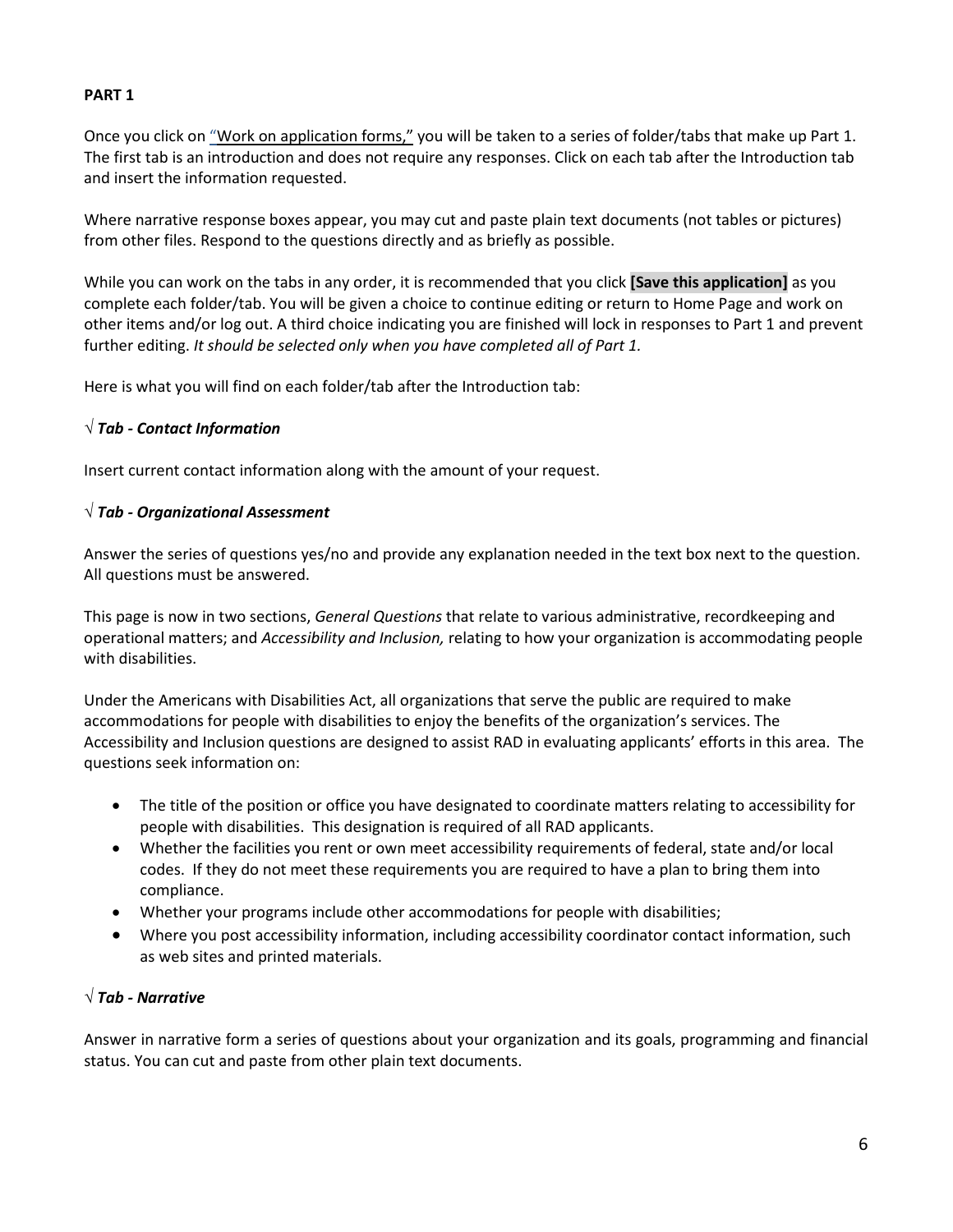# *√ Tab - Budget Information – Operating Budget Only*

Fill in the right chart with your estimate of how you ended or project to end the current fiscal year, which is the year that ends some time in 2022.

Fill in the left chart with your estimate of revenue and expenses for the projected fiscal year, which is the year that ends sometime in 2023.

NEW: If you have completed a close out report for the past 4 years, the revenue and expenses lines will be auto populated for years 2021, 2020, 2019 and 2018.

2021 Contributed Operating Funding Sources – List the top 3 funding sources by name and dollar amount. Sources should be individual and/or entity – i.e. RAD, Google or XYZ Foundation.

# *√ Tab - Organizational Diversity*

RAD is committed to work that is rooted in inclusion, diversity, equity, and access. The RAD Board and staff work diligently to ensure the organizations that receive RAD funding are welcoming and accessible for all.

This information requested is offered as an opportunity for applicants to reflect on their own organizational diversity, where improvements could be made, and (for recurring applicants) how their diversity demographics may change or improve over time. It is our hope that by compiling this information, applicants will not only understand that the RAD Board values organizational diversity, but that they will also consider their own commitments to diversity and how that is reflected within their boards and staff.

RAD understands that this chart is limited to demographic diversity and does not reflect the totality of your organization's diversity goals and objectives. Answers are optional and self-reported to the best of your knowledge.

Insert demographic data on your board and staff composition as instructed on the form.

In the first chart you will list the break down for all full or part-time employees. Do not include volunteers or contracted staff.

**The District wants to know how many of the total personnel listed in the first chart are classified as employees, and the second chart is Leadership/Managerial. These are the same classifications used on the federal EEOC report filings.** 

**The third chart is for providing the information on the Board of Directors. Do not include advisory board members here, only governing board members.** 

After completing the charts, complete the text box with a report on the steps taken in the last year to implement your diversity plan. New applicants who have not submitted such a plan must do so in Part 2 of the application. **All applicants must submit their most recent diversity plan, even if a plan is on file with the District.**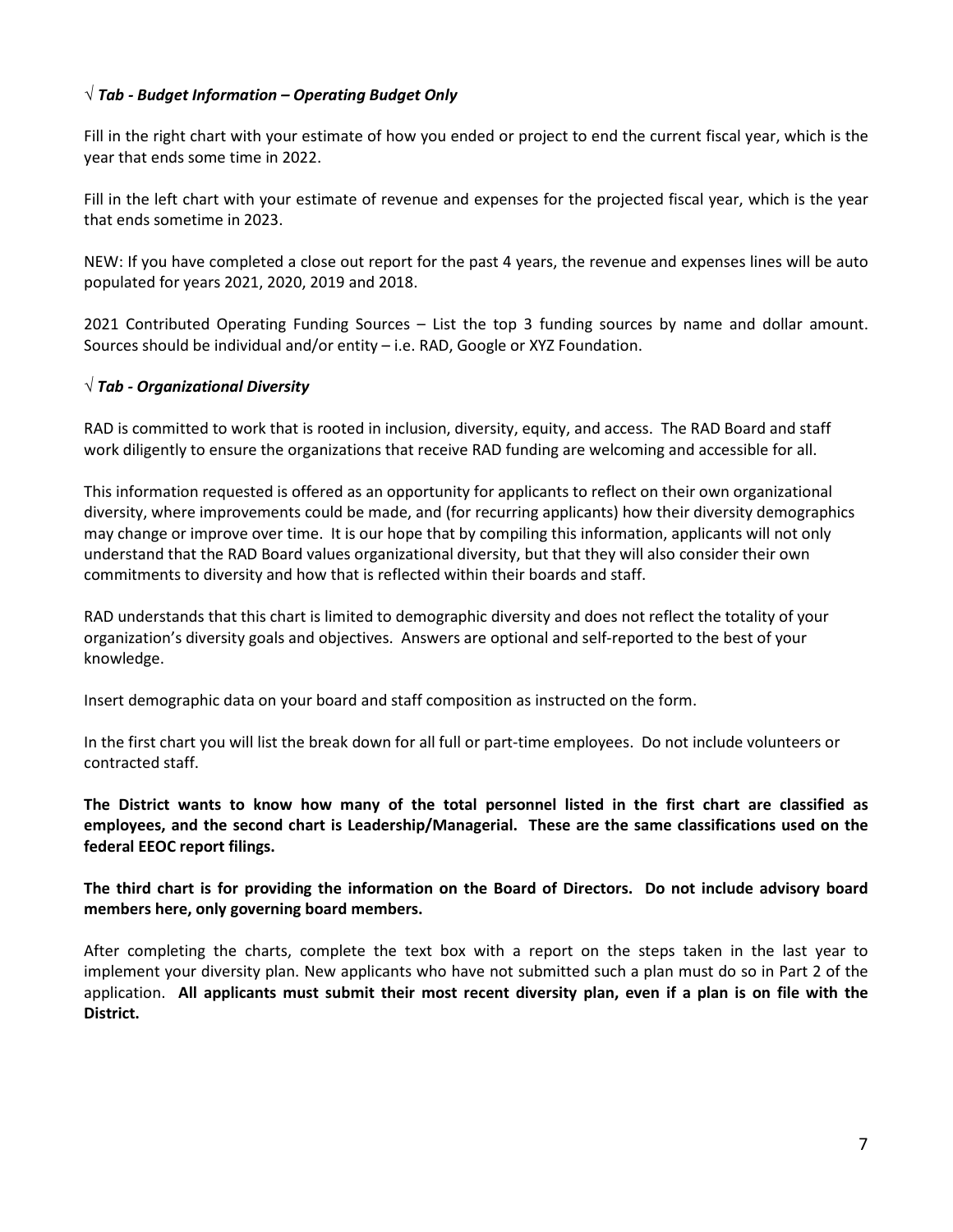# *√ Tab - Geographic Distribution/Attendance*

RAD is required to verify that assets serve a significant number of people from more than one municipality. Explain in the text box how you collect this information. Using data from your most recently completed year, insert percentages where indicated on how many participants live in the City of Pittsburgh, Allegheny County outside of Pittsburgh, other parts of the state and outside the state. You will be contacted if more information is needed.

**Attendance** – List total public and virtual attendance for 2019, 2020 and 2021. Attendance should be for your fiscal year. If you have completed a close out report for the past three years, the attendance in the close out report will automatically be listed. **Please verify accuracy of attendance data.**

# **PART 2 - TASKS**

Part 2 of the application involves "Tasks." There are five tasks you must complete before you are able to sign and file.

When you are ready to work on the Tasks, return to the **Home Page**. On the **Status Bar** where it says "Tasks to Complete" you will find the number of tasks for you to complete, e.g. **"0 of 5 tasks completed."** Further down on the home page find a list of the tasks and click on **"Work on this task"** to begin working on each one separately.

#### **General Task Instructions**

Each task must be reviewed and responded to even if you already have sent the information to RAD. You must enter a response in the box that says "*Your Response.*" The response choices are:

- *Report uploaded here*
- *List Attached*
- *Not applicable (for example, government agencies are not required to submit board lists)*

#### *As you complete each task, a green check mark will appear beside it on the Home page. When all are complete, it will say "All tasks completed" in the "Tasks to complete" column.*

*Note: File uploads are limited to 6 MB in size. Documents prepared with extensive tables, such as audit reports, or with pictures may be too large and will result in an error message. It is recommended that you send audits or any other large files to RAD via separate email, postal mail or fax. They should be received in the RAD office by the application due date, July 11. In this case, applicants should say "Report being mailed" in the "Your response" box and then Save Task Response.*

If you are finished with the task, then select the option that appears after you save the task:

o *I want to submit this task as complete and do not need to make further edits to this task.*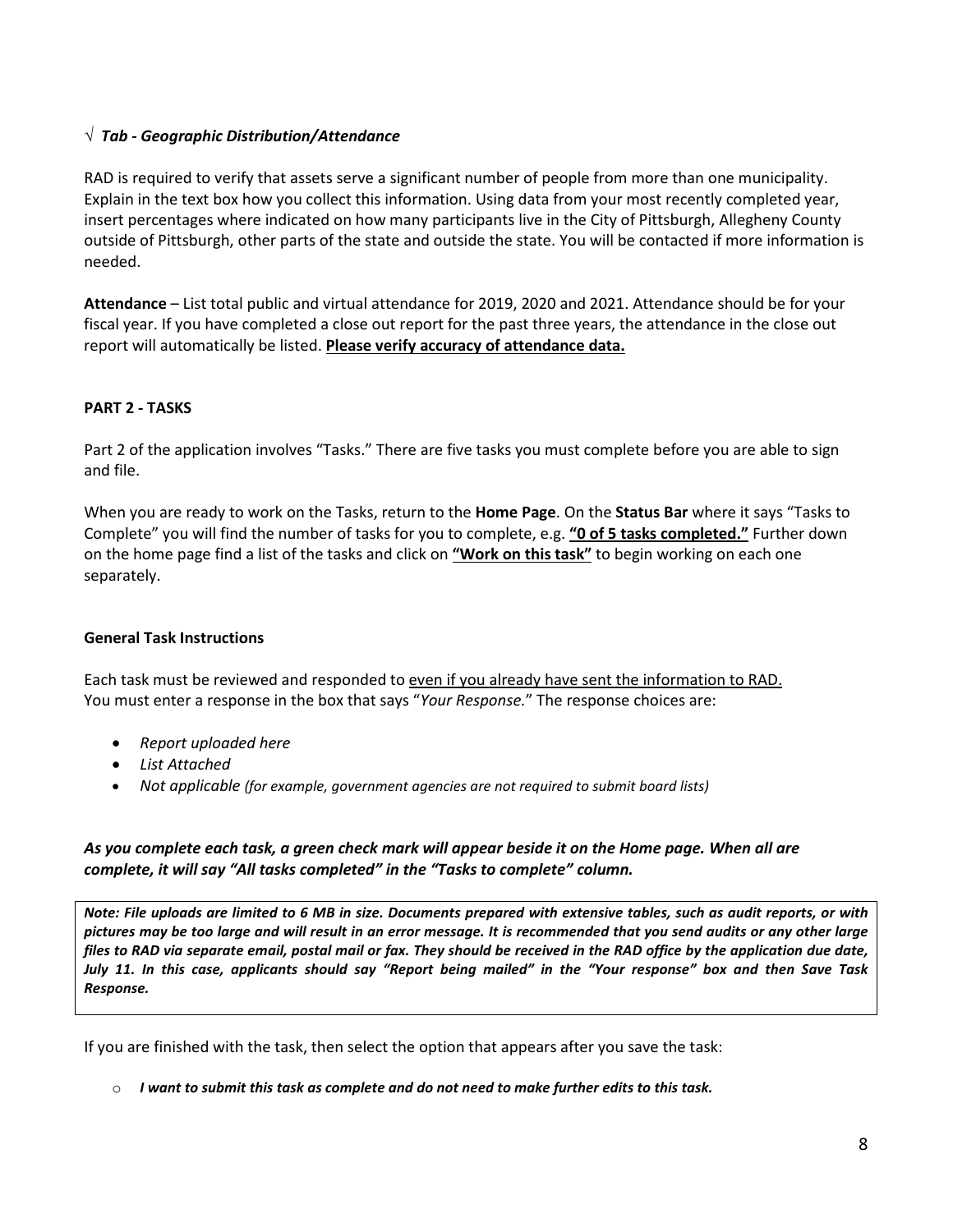You will be returned to the Task list to select the next task to work on.

Following is a brief description of each Task.

# *√ Task 1 Audit/Financial Statement*

Applicants that request \$25,000 or more in total funding are required to be independently audited on a regular basis. *RAD policy now requires audits to be submitted no later than nine months after completion of a fiscal year.*

If you request less than \$25,000, submit your most recent FY2021 financial statements certified by a board officer/executive can be substituted for an audit. You must also provide a current IRS 990 report.

# *√ Task 2 Board Diversity Plan*

All applicants must have a current board-adopted diversity plan. In this task you must upload your organization's most recent plan.

# *√ Task 3 Board Member List*

RAD requires 501(c)3 organizations to submit a recent list of your Board members. Government entities are exempt from this requirement and should write "not applicable" in the "Your response" box.

# *√ Task 4 Capital Project Request*

Urgent, shovel-ready capital maintenance, major equipment purchases and major repairs to existing facilities are eligible as are projects and equipment designed to make facilities and programming more accessible. Useful life of improvements should be reasonably consistent with applicants' ownership or lease situation. Financial support from other sources will be taken into consideration during evaluation. Grants awarded will have two years for drawdown, beginning on January 1st of the award year. Planning and feasibility studies are not eligible. If you have requested funding for capital projects you will need to provide additional information on the project or projects. Please answer the following questions and upload your document to your application.

- 1. A detailed description of the project(s).
- 2. Provide a breakdown of cost for the project, including the total cost.
- 3. RAD requires you to have at least two professional estimates for this project.
- 4. What is the completion date of the project?
- 5. Do you own the space where this project will be completed?
- 6. Do you lease the space where this project will be completed?
	- a. If yes, who is the lessor and what is the term length?
		- b. Are there options for extension? If so, what are they?
- 7. Does this project address a safety concern? Please explain.

8. Does this project address a regulatory or compliance issue? If yes, please provide a detailed description including codes, regulations, statutes, etc.

- 9. Does this project address an accessibility issue? Please explain.
- 10. What percent of funding are you asking RAD to provide?
- 11. Is your project sustainable upon completion? Do you have capital reserves to maintain?
- 12. List all other sources of funding that will be applied to this particular project?
- 13. Did you request any other sources of public funds (i.e. State funds RACP, or CITF)?

14. What impact to revenue and / or expenses will completion of this project have on your operating budget the year following completion? (i.e. Revenue will grow 10% or by a certain dollar amount, or expenses will be reduced 5% or by a certain dollar amount.)